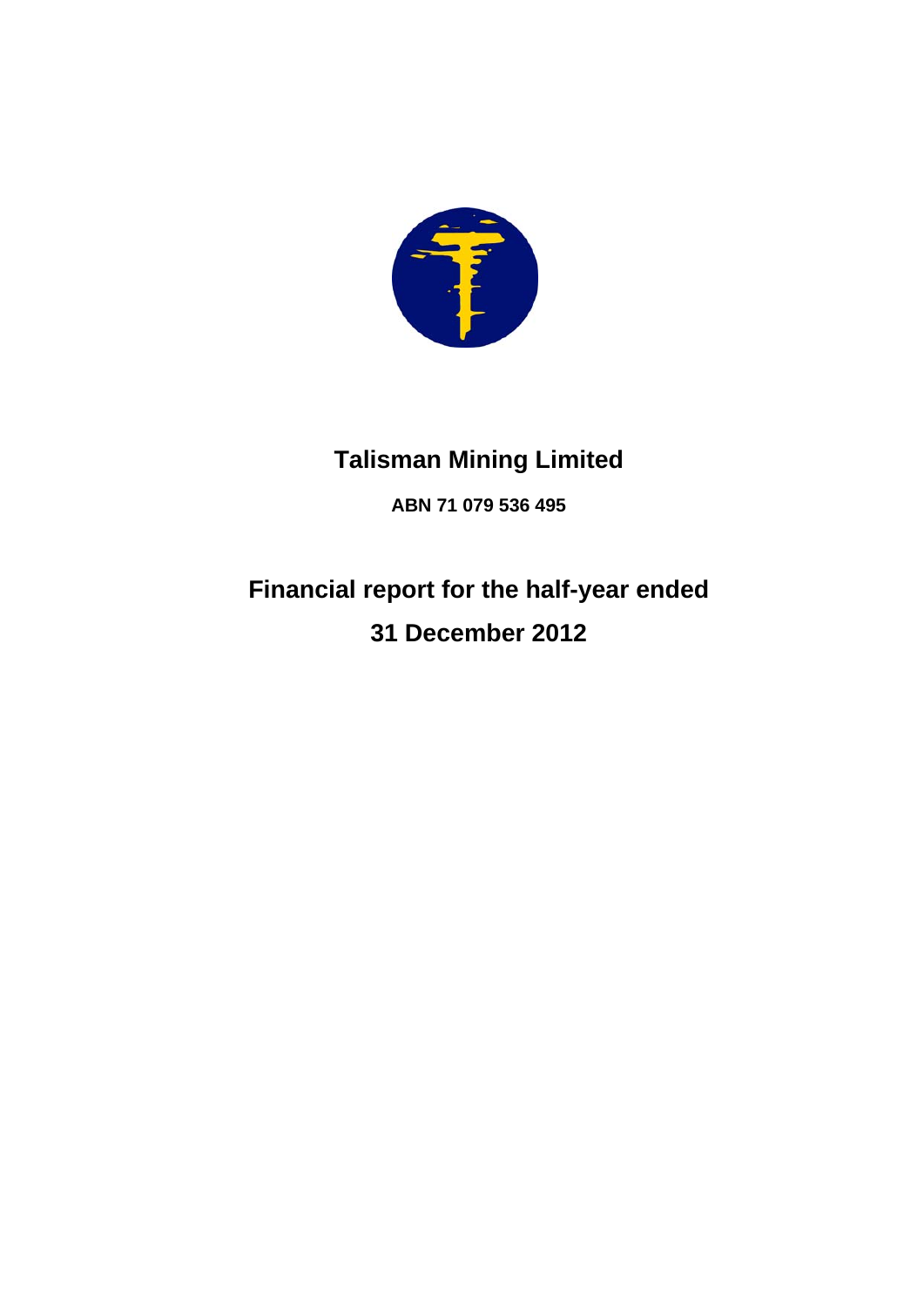# **Corporate Directory**

### **Board of Directors**

- Mr Gary Lethridge Managing Director Mr Graeme Cameron Technical Director
- Mr Alan Senior Non-Executive Chairman Mr Brian Dawes Non-Executive Director Ms Karen Gadsby Non-Executive Director

### **Company Secretary**

Mr Daniel Madden (ACA)

### **Registered & Principal Office**

Ground Floor, 6 Centro Avenue Subiaco WA 6008 Tel + 61 8 9380 4230 Fax + 61 8 9382 8200 Website: www.talismanmining.com.au

### **Auditors**

HLB Mann Judd Level 4, 130 Stirling Street Perth WA 6000

### **Share Registry**

Link Market Services Ground Floor, 178 St Georges Terrace Perth WA 6000 Telephone + 1300 554 474

### **Securities Exchange Listing**

Australian Securities Exchange Limited Level 8, Exchange Plaza 2 The Esplanade Perth WA 6000 ASX Code: TLM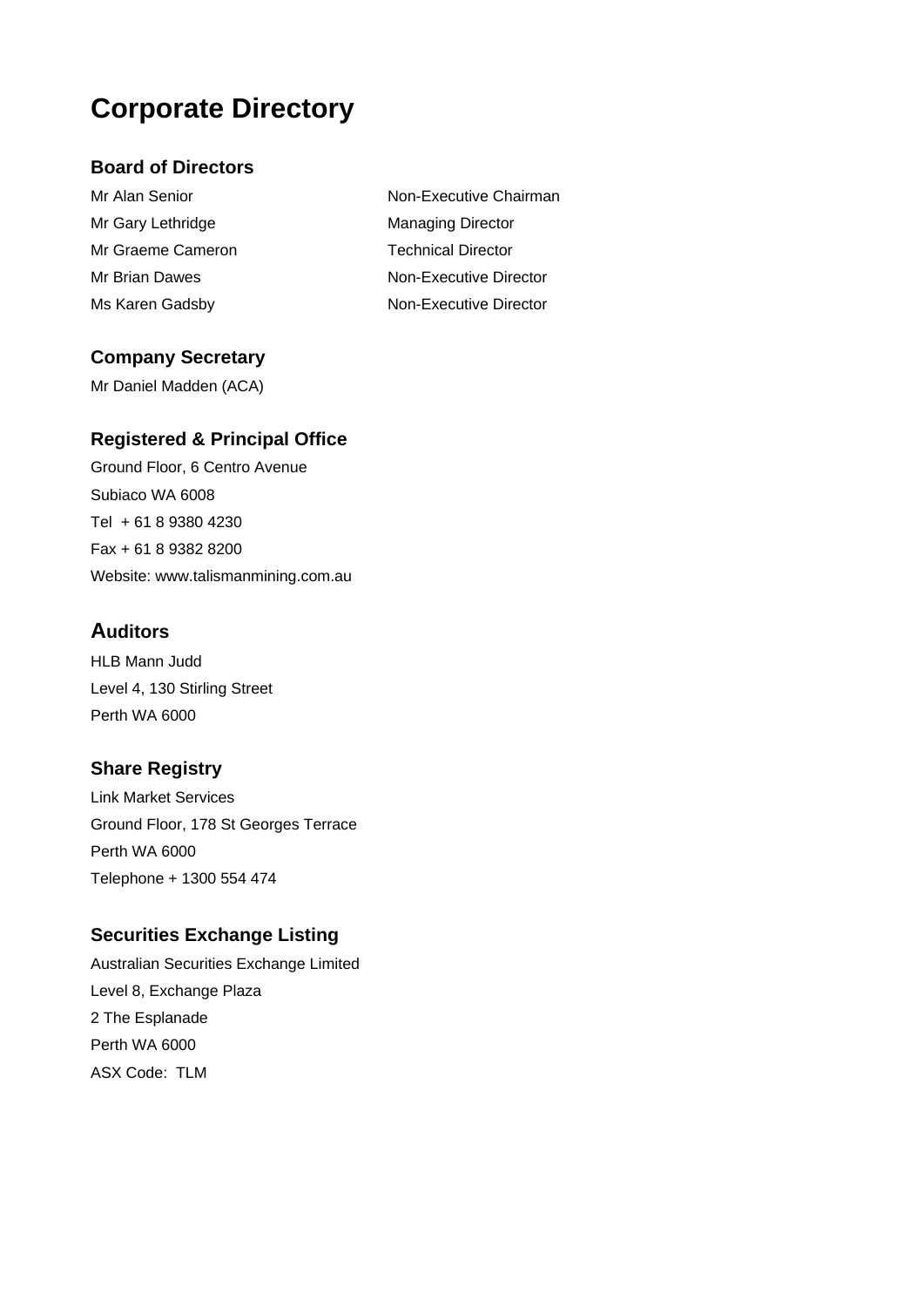### **Financial report for the half-year ended 31 December 2012 Contents**

## Page

| Directors' Report                                             | 1              |
|---------------------------------------------------------------|----------------|
| Auditor's Independence Declaration                            | 3              |
| Condensed Consolidated Statement of Comprehensive Income      | 4              |
| <b>Condensed Consolidated Statement of Financial Position</b> | 5              |
| Condensed Consolidated Statement of Changes in Equity         | 6              |
| <b>Condensed Consolidated Statement of Cash Flows</b>         | $\overline{7}$ |
| Notes to the Condensed Consolidated Financial Statements      | 8              |
| Directors' Declaration                                        | 11             |
| Independent Auditor's Review Report                           | 12             |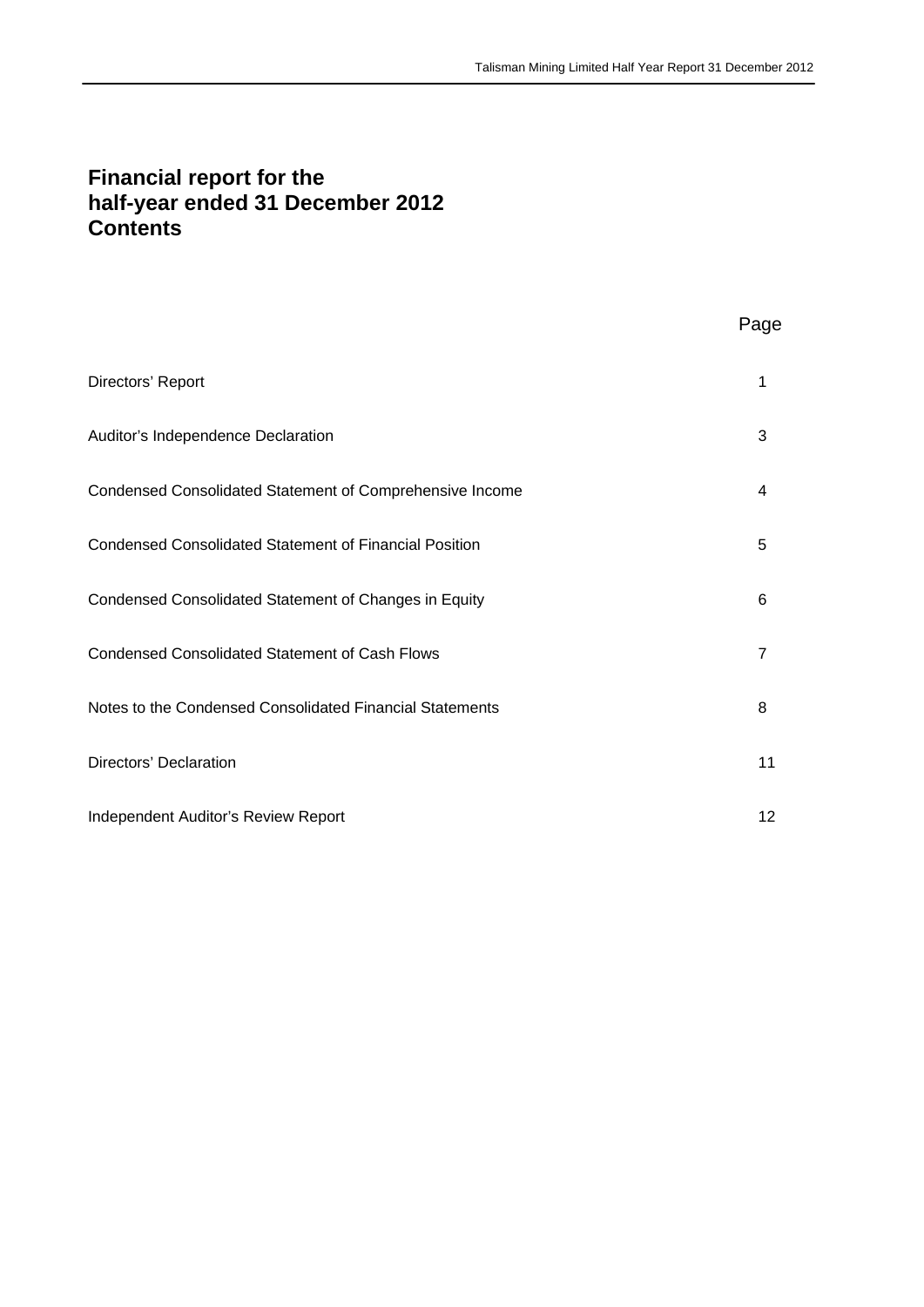## **Directors' Report**

The directors of Talisman Mining Limited (the Company) submit the financial report of the consolidated entity (referred to hereafter as the Group) for the half-year ended 31 December 2012. In order to comply with the provisions of the Corporations Act 2001, the directors report as follows:

#### **Directors**

The names of directors who held office during or since the end of the half year and until the date of this report are noted below. Directors were in office for this entire period unless otherwise stated.

| Alan Senior        | Non-Executive Chairman   |  |
|--------------------|--------------------------|--|
| Gary Lethridge     | <b>Managing Director</b> |  |
| Graeme Cameron     | Technical Director       |  |
| <b>Brian Dawes</b> | Non-Executive Director   |  |
| Karen Gadsby       | Non-Executive Director   |  |

#### **2012 Half Year Review of Operations**

During the half-year period, the Group continued mineral exploration activities across its portfolio of projects with a focus on the Doolgunna Copper-Gold Projects.

#### *Doolgunna Copper-Gold Projects*

#### *Springfield Project*

During the half year exploration activities at the Springfield project were focused predominantly on drilling programs at the Homer, Central and Monty Trends and consisted of a combination of RC and Diamond drilling.

Initial reconnaissance RC drilling was completed at the Abraham Prospect to test several copper-gold insoil geochemical anomalies identified from a detailed soil sampling programme.

In addition to the Abraham RC drilling, an extensive reconnaissance geochemical aircore and RAB drilling program was completed over the eastern extension of the Southern Volcanics as an initial test for base metal and gold anomalism under extensive alluvial cover.

Detailed surface geological mapping was also completed over the Central Corridor and Abraham Trends to assist in defining key structural controls and potential prospective horizons.

#### *Halloween Copper-Gold Project*

An in-fill phase of Reverse Circulation (RC) drilling was completed to help better define and extend known gold mineralisation.

Subsequent drill hole targeting was assisted by the compilation of a detailed 3D geological and geochemical model during the half year and four deep diamond holes and two deep RC holes were drilled later in the second quarter of the half year to test the down-plunge and western extents of the defined copper-gold mineralised zone along a prospective 800m long basaltic volcanic sedimentary horizon.

#### *Halloween West Copper-Gold Project*

During the half year Talisman completed a detailed 100m x 25m soil geochemical program covering the prospective Halloween West sediment horizon and a ground fixed-loop electromagnetic (EM) survey was also completed over the prospective horizon within the project.

A 1,750m, 13-hole reverse circulation (RC) drilling program, representing the first phase of drilling to be conducted by Talisman at the Halloween West JV project, was also undertaken during the half year.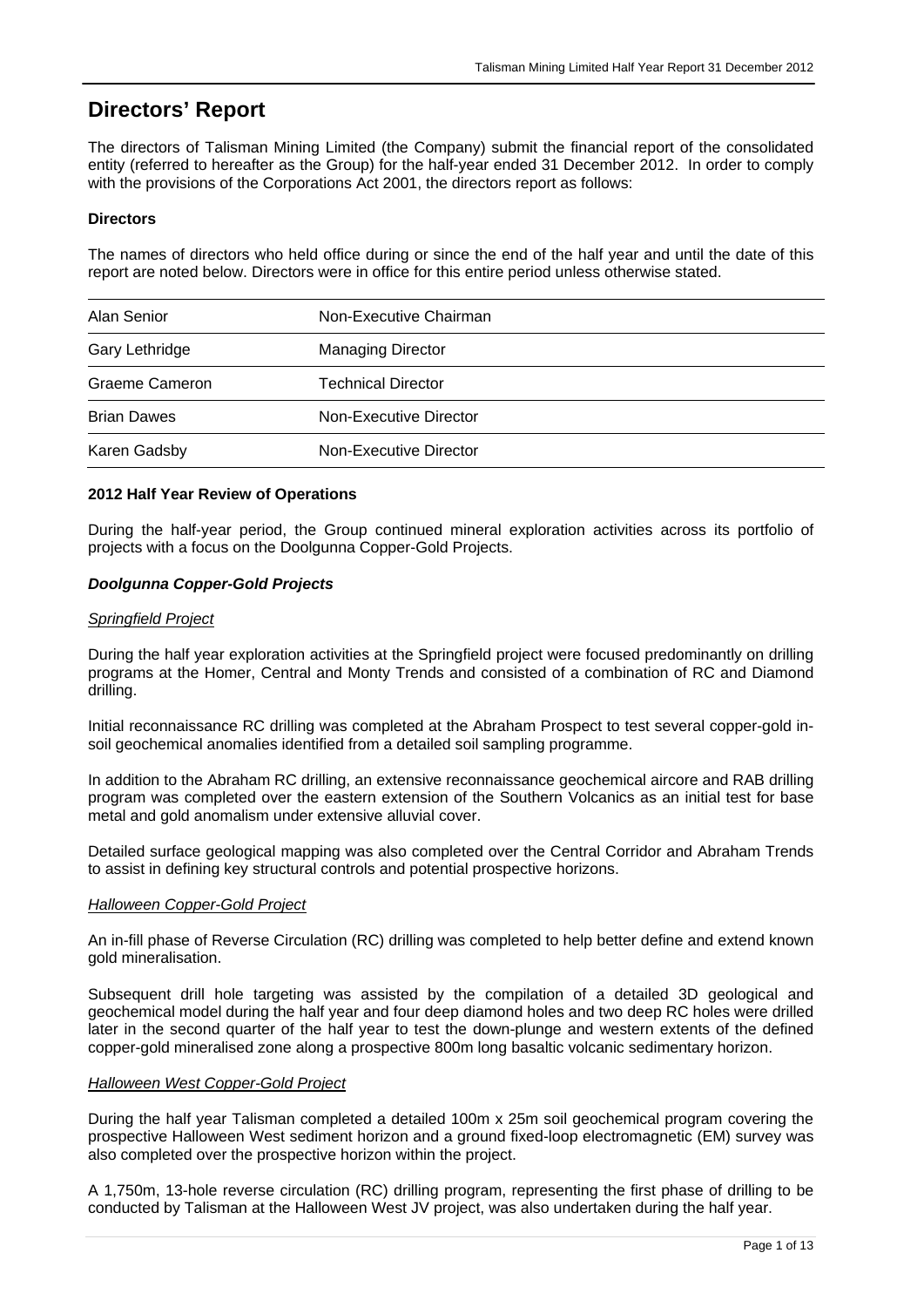As at 31 December 2012, Talisman had fulfilled its minimum expenditure commitment and consequently earned the right to be transferred a 60% interest in the Halloween West Project. A Joint Venture between Talisman and Chrysalis Resources will now be established.

#### *Milgun Project*

During the half year, an internal technical review was completed over the Milgun Project which is interpreted to be located within a tectonically uplifted block of Bryah basement rocks containing highly prospective Narracoota volcanic rocks.

#### *Livingstone and Muddawerrie Gold Projects*

A systematic technical review commenced during the half year with a view to evaluating the structural setting of the project and its prospectivity.

#### *Shelby Project (Iron-Oxide-Copper-Gold)*

Previous drilling at the Shelby Project identified strong IOCG-style magnetite alteration (and minor chalcopyrite) associated with ultra-mafic intrusions beneath younger cover. Detailed magnetic data was reviewed during the half year and several magnetic anomalies have been identified along a major regional structure that may be associated with similar intrusive bodies.

These anomalies have subsequently been modelled to determine their attitude, depth and significance with respect to hosting possible IOCG-style mineralisation.

#### *Corporate*

At half-year end, the Group had a cash position of \$21.85 million which provides appropriate resources for the systematic evaluation of its current exploration assets, as well as a platform to identify and pursue new growth opportunities.

*Information in the review of operations that relates to Exploration Results and Mineral Resources is based on information compiled by Mr Graeme Cameron, who is a member of the Australasian Institute of Mining and Metallurgy. Mr Graeme Cameron is a full time employee of Talisman Mining Limited and has sufficient experience which is relevant to the style of mineralisation and type of deposit under consideration and to the activity undertaken*  to qualify as a Competent Person as defined in the 2004 Edition of the "Australian Code for Reporting of Mineral *Resources and Ore Reserves". Mr Graeme Cameron consents to the inclusion in the review of operations of the matters based on information in the form and context in which it appears.* 

#### **Auditor's Independence Declaration**

Section 307C of the Corporations Act 2001 requires our auditors, HLB Mann Judd, to provide the directors of the Company with an Independence Declaration in relation to the review of the interim financial report. This Independence Declaration is set out on page 3 and forms part of this directors' report for the half-year ended 31 December 2012.

This report is signed in accordance with a resolution of the Board of Directors made pursuant to s.306(3) of the Corporations Act 2001.

Augustine ………………………………………………..

Gary Lethridge Managing Director 12 February 2013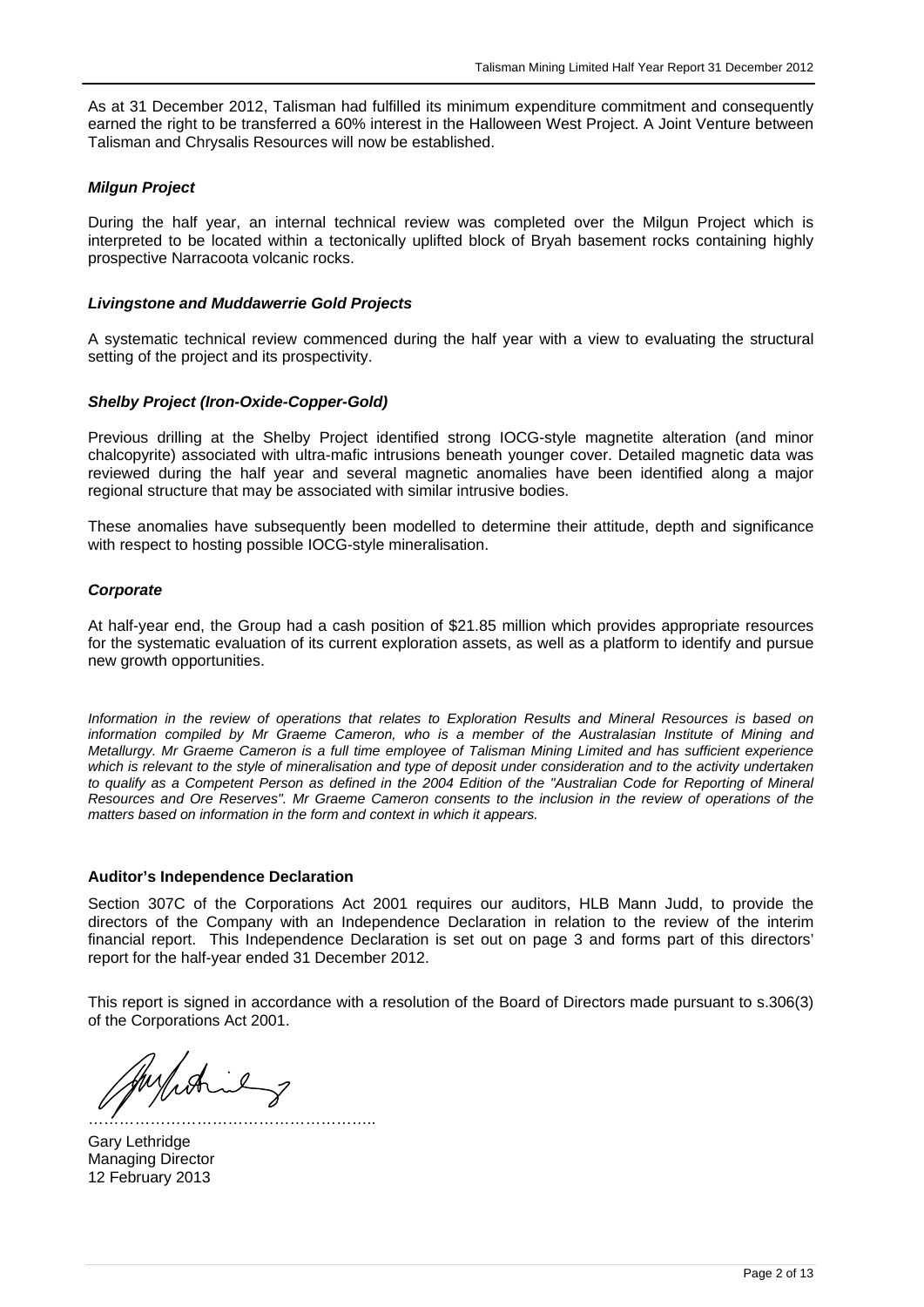

Accountants | Business and Financial Advisers

#### **AUDITOR'S INDEPENDENCE DECLARATION**

As lead auditor for the review of the financial report of Talisman Mining Limited for the halfyear ended 31 December 2012, I declare that to the best of my knowledge and belief, there have been no contraventions of:

- a) the auditor independence requirements of the *Corporations Act 2001* in relation to the review; and
- b) any applicable code of professional conduct in relation to the review.

**Perth, Western Australia M R W OHM** 

Marcular

**12 February 2013 Partner, HLB Mann Judd**

HLB Mann Judd (WA Partnership) ABN 22 193 232 714<br>Level 4 130 Stirling Street Perth 6000 PO Box 8124 Perth BC 6849 Western Australia. Telephone +61 (08) 9227 7500. Fax +61 (08) 9227 7533.<br>Email: hIb @hIbwa.com.au. Website

**HLB Mann Judd (WA Partnership) is a member of International, a world-wide organisation of accounting firms and business advisers**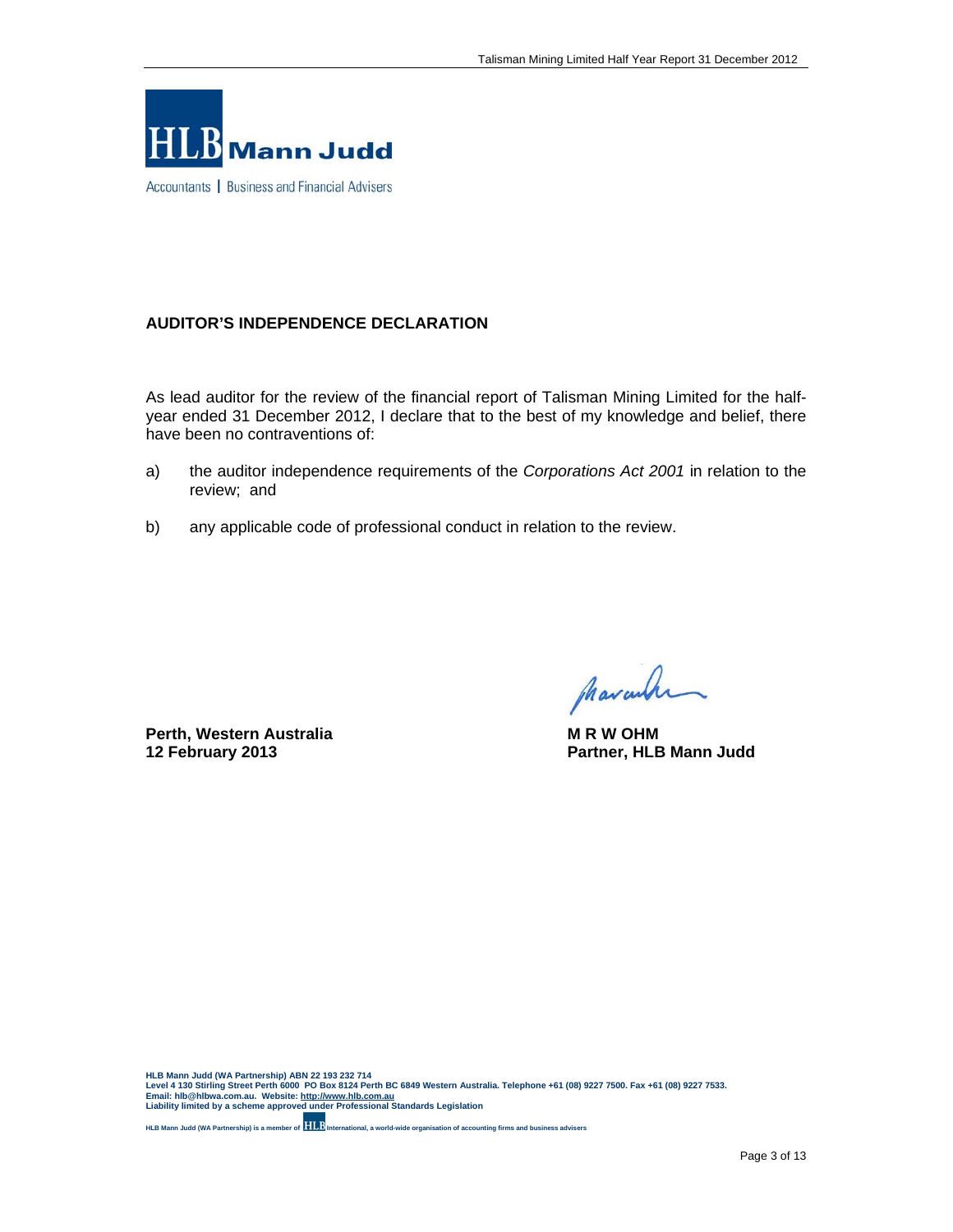## **CONDENSED CONSOLIDATED STATEMENT OF COMPREHENSIVE INCOME FOR THE HALF-YEAR ENDED 31 DECEMBER 2012**

|                                                                     | <b>Note</b>    | Half year to<br>$31$ -Dec-12 | Half year to<br>31-Dec-11 |
|---------------------------------------------------------------------|----------------|------------------------------|---------------------------|
|                                                                     |                | \$                           | \$                        |
| <b>Continuing operations</b>                                        |                |                              |                           |
| Other income                                                        | $\mathcal{P}$  | 943.540                      | 1,216,993                 |
| Employee benefits expense                                           | $\overline{2}$ | (768, 809)                   | (1,370,654)               |
|                                                                     |                |                              |                           |
| Exploration expenditure expensed as incurred                        |                | (2,558)                      | (47,601)                  |
| Impairment of exploration expenditure                               |                |                              |                           |
| Occupancy expenses                                                  |                | (148, 364)                   | (134, 472)                |
| Administrative expenses                                             |                | (237, 428)                   | (313,580)                 |
| Depreciation and amortisation expense                               |                | (86, 880)                    | (78,018)                  |
| Impairment of available-for-sale financial assets                   |                | (2,392,500)                  | (84,000)                  |
| Loss before income tax                                              |                | (2,692,999)                  | (811, 332)                |
| Income tax (expense)/benefit                                        |                | (123, 732)                   | 88,891                    |
| Loss after tax from continuing operations                           |                | (2,816,731)                  | (722, 441)                |
| Net loss for the period                                             |                | (2,816,731)                  | (722,441)                 |
| Other comprehensive (loss)/income                                   |                |                              |                           |
| Net change in the fair value of available-for-sale financial assets |                |                              | (10,000)                  |
| Other comprehensive (loss)/income for the period, net of tax        |                |                              | (10,000)                  |
| Total comprehensive loss for the period                             |                | (2,816,731)                  | (732,441)                 |
|                                                                     |                |                              |                           |

| Loss per share:                              | Cents  | <b>Cents</b> |
|----------------------------------------------|--------|--------------|
| Basic loss per share (cents per share)       | (2.14) | (0.55)       |
| Diluted earnings per share (cents per share) | n/a    | n/a          |

The accompanying notes form part of these financial statements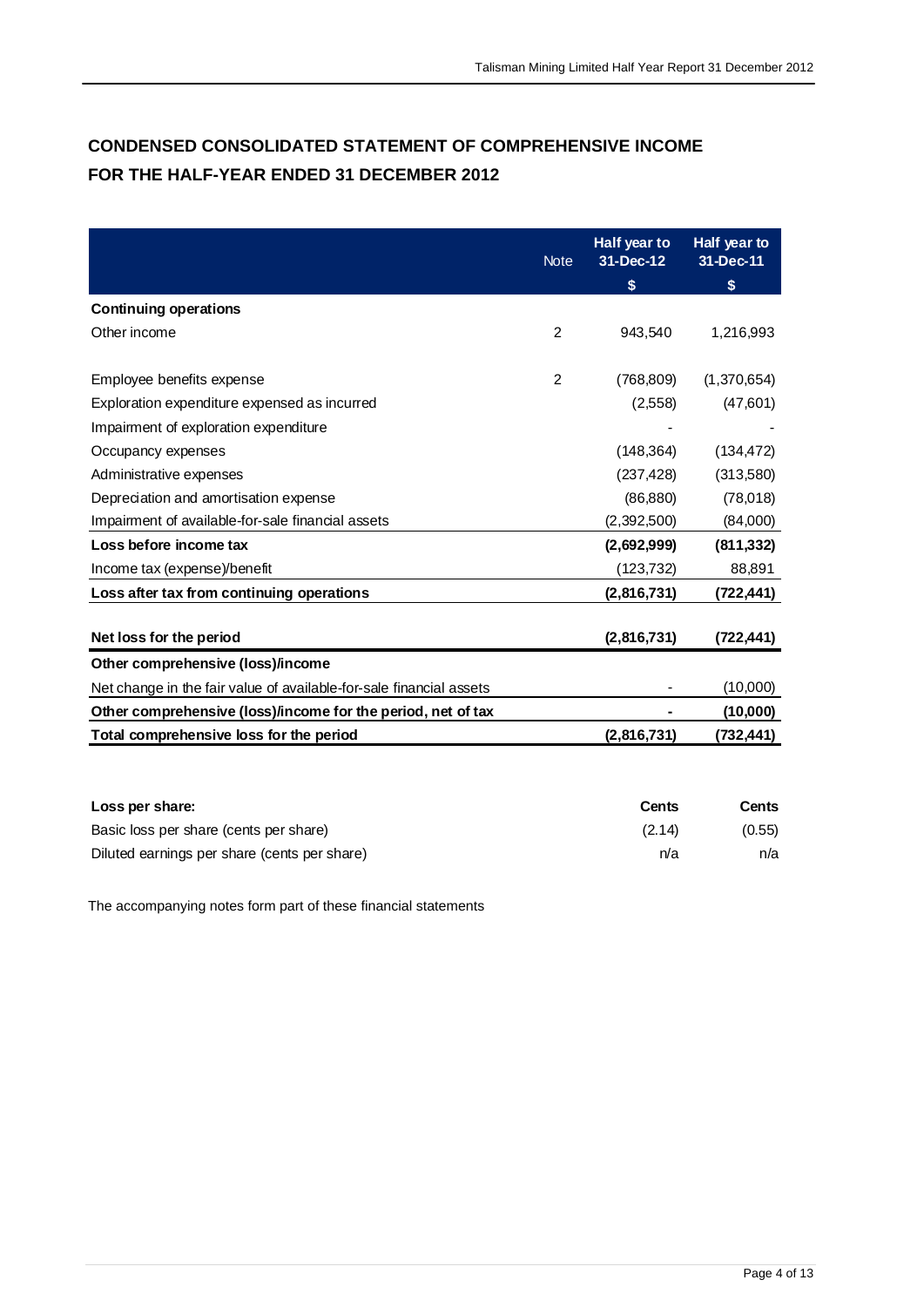# **CONDENSED CONSOLIDATED STATEMENT OF FINANCIAL POSITION AS AT 31 DECEMBER 2012**

|                                                 |             | 31-Dec-12               | 30-Jun-12                |
|-------------------------------------------------|-------------|-------------------------|--------------------------|
|                                                 | <b>Note</b> | \$                      | \$                       |
| <b>Assets</b>                                   |             |                         |                          |
| <b>Current Assets</b>                           |             |                         |                          |
| Cash and cash equivalents                       |             | 21,853,558              | 28,302,155               |
| Trade and other receivables                     |             | 709,305                 | 619,837                  |
| Inventory                                       |             | 37,449                  | 51,220                   |
| <b>Total Current Assets</b>                     |             | 22,600,312              | 28,973,212               |
| <b>Non-Current Assets</b>                       |             |                         |                          |
| Receivables                                     |             | 70,184                  | 82,184                   |
| Other financial assets                          |             | 1,719,000               | 4,111,500                |
| Property, plant and equipment                   |             | 487,958                 | 562,396                  |
| Deferred exploration and evaluation expenditure | 3           | 28,666,763              | 22,440,304               |
| <b>Total Non-Current Assets</b>                 |             | 30,943,905              | 27,196,384               |
| <b>Total Assets</b>                             |             | 53,544,217              | 56,169,596               |
|                                                 |             |                         |                          |
| <b>Liabilities</b>                              |             |                         |                          |
| <b>Current Liabilities</b>                      |             |                         |                          |
| Trade and other payables                        |             | 705,596                 | 1,042,385                |
| Employee benefits                               |             | 209,110                 | 170,188                  |
| Current tax liabilities                         |             |                         |                          |
| <b>Total Current Liabilities</b>                |             | 914,706                 | 1,212,573                |
| <b>Non-Current Liabilities</b>                  |             |                         |                          |
| Deferred tax liabilities                        |             | 3,378,488               | 3,254,755                |
| <b>Total Non-Current Liabilities</b>            |             | 3,378,488               | 3,254,755                |
| <b>Total Liabilities</b>                        |             | 4,293,194               | 4,467,328                |
|                                                 |             |                         |                          |
| <b>Net Assets</b>                               |             | 49,251,023              | 51,702,268               |
|                                                 |             |                         |                          |
| <b>Equity</b>                                   |             |                         |                          |
| Issued capital                                  | 4           | 37,404,278              | 37,404,278               |
| Reserves                                        |             | 4,288,971               | 4, 131, 385              |
| Retained earnings<br><b>Total Equity</b>        |             | 7,557,774<br>49,251,023 | 10,166,605<br>51,702,268 |

The accompanying notes form part of these financial statements.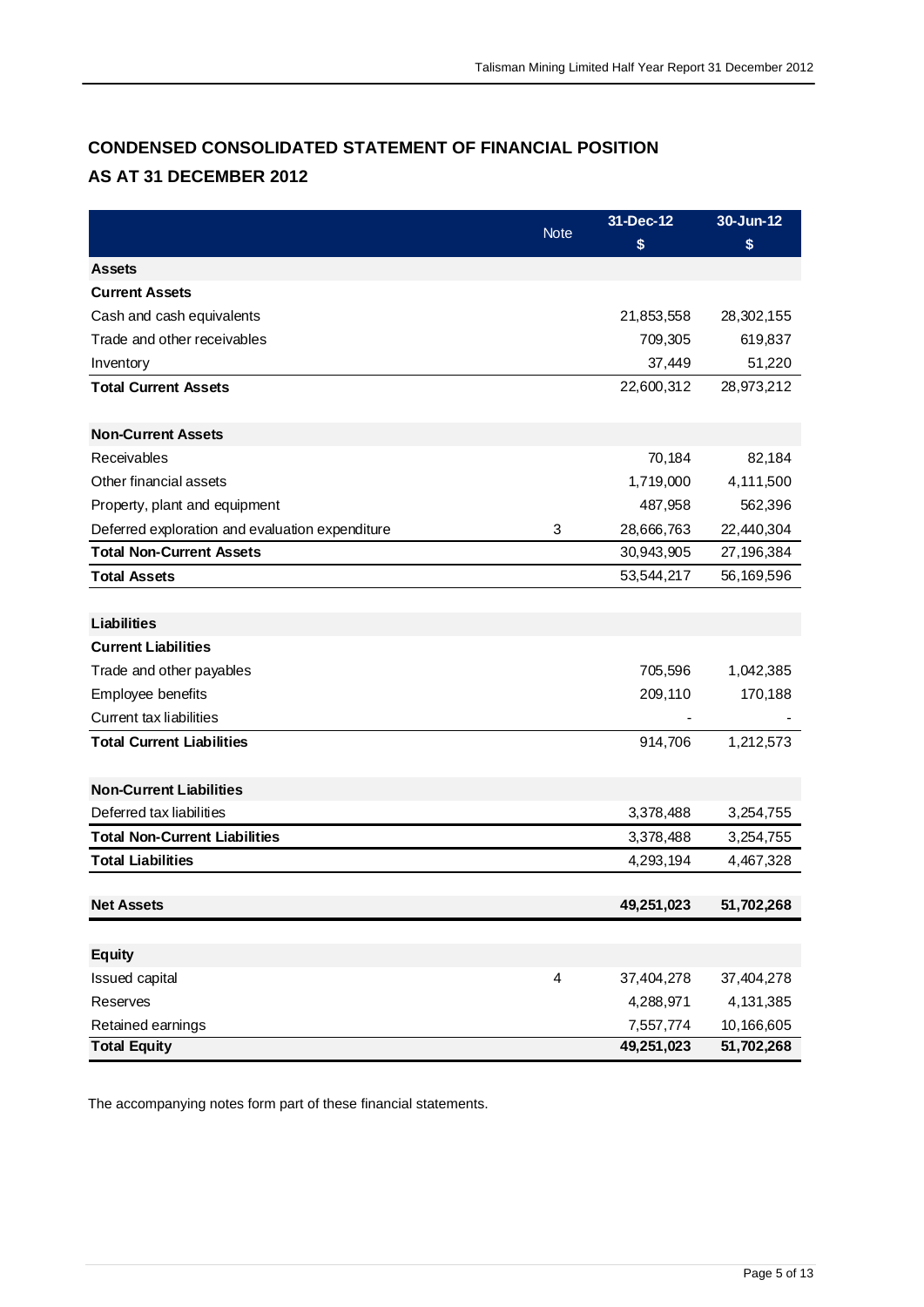# **CONDENSED CONSOLIDATED STATEMENT OF CHANGES IN EQUITY FOR THE HALF-YEAR ENDED 31 DECEMBER 2012**

|                                                                    | <b>Issued Capital</b><br>\$ | Retained<br>Earnings<br>$\$\$ | <b>Asset</b><br>Revaluation<br>Reserve<br>$\frac{1}{2}$ | Share-based<br>Payments<br>Reserve<br>$\sqrt[6]{\frac{1}{2}}$ | <b>Total Equity</b><br>\$ |
|--------------------------------------------------------------------|-----------------------------|-------------------------------|---------------------------------------------------------|---------------------------------------------------------------|---------------------------|
|                                                                    |                             |                               |                                                         |                                                               |                           |
| Balance at 1 July 2011                                             | 36,958,098                  | 11,642,208                    | 10,000                                                  | 3,503,571                                                     | 52,113,877                |
| Loss for the period                                                |                             | (722, 441)                    |                                                         |                                                               | (722, 441)                |
| Net change in fair value of available-for-sale<br>financial assets |                             |                               | (10,000)                                                |                                                               | (10,000)                  |
| Total comprehensive loss for the period                            |                             | (722, 441)                    | (10,000)                                                |                                                               | (732, 441)                |
| Shares issued during the half-year                                 | 220,000                     |                               |                                                         |                                                               | 220,000                   |
| Recognition of share-based payments                                |                             |                               |                                                         | 959,597                                                       | 959,597                   |
| Transfer on exercise of options                                    | 226,180                     |                               |                                                         | (226, 180)                                                    |                           |
| Unlisted options lapsing                                           |                             | 794,790                       |                                                         | (794, 790)                                                    |                           |
| Balance at 31 December 2011                                        | 37,404,278                  | 11,714,557                    |                                                         | 3,442,198                                                     | 52,561,033                |
| Balance at 1 July 2012                                             | 37,404,278                  | 10,166,605                    |                                                         | 4,131,385                                                     | 51,702,268                |
| Loss for the period                                                |                             | (2,816,731)                   |                                                         |                                                               | (2,816,731)               |
| Net change in fair value of available-for-sale<br>financial assets |                             |                               |                                                         |                                                               |                           |
| Total comprehensive loss for the period                            |                             | (2,816,731)                   |                                                         |                                                               | (2,816,731)               |
| Recognition of share-based payments                                |                             |                               |                                                         | 365,486                                                       | 365,486                   |
| Unlisted options lapsing                                           |                             | 207,900                       |                                                         | (207,900)                                                     |                           |
| Balance at 31 December 2012                                        | 37,404,278                  | 7,557,774                     |                                                         | 4,288,971                                                     | 49,251,023                |

The accompanying notes form part of these financial statements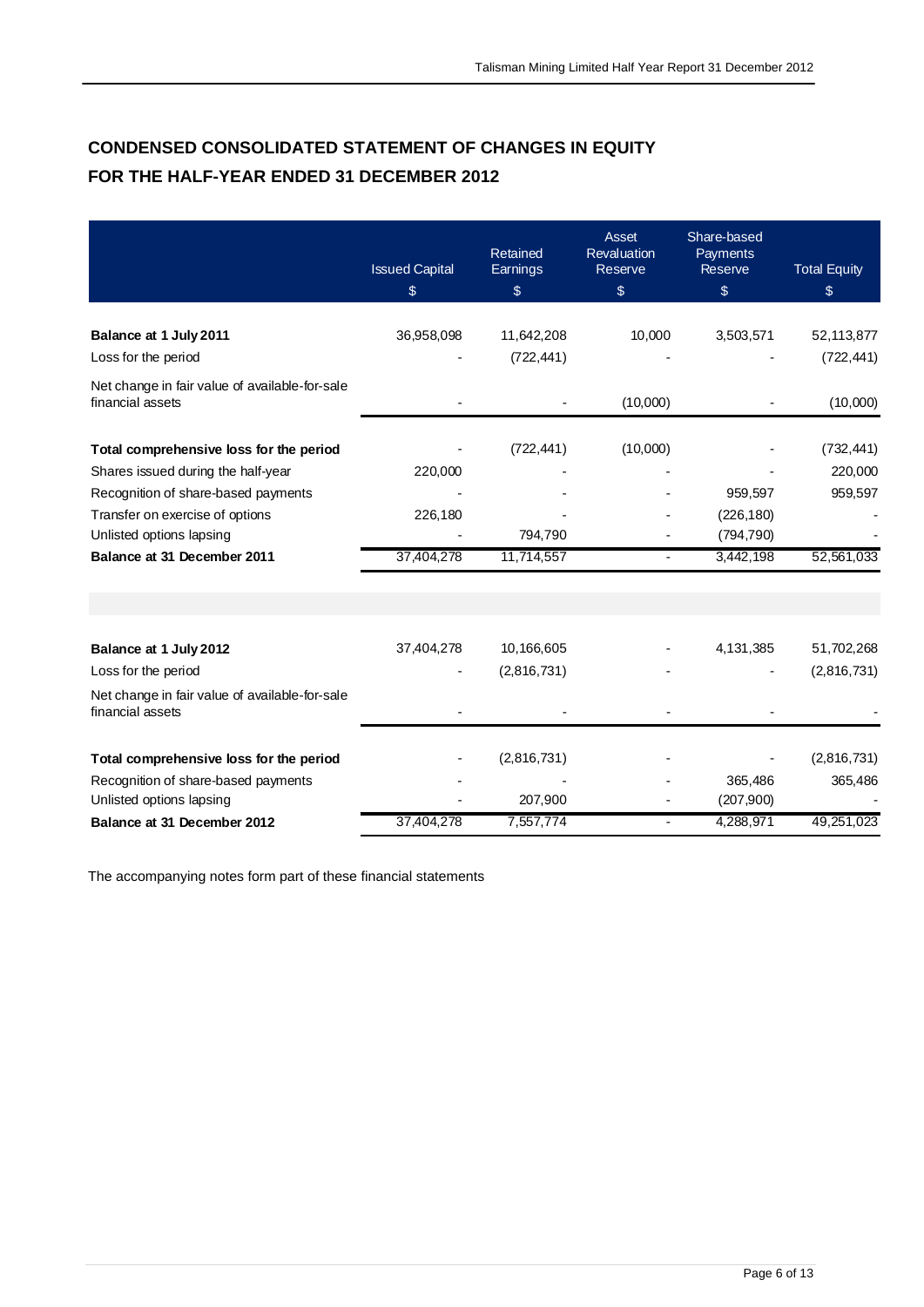# **CONDENSED CONSOLIDATED STATEMENT OF CASH FLOWS FOR THE HALF-YEAR ENDED 31 DECEMBER 2012**

|                                                          | Half year to    | Half year to   |
|----------------------------------------------------------|-----------------|----------------|
|                                                          | 31-Dec-12<br>\$ | 31-Dec-11<br>S |
| Cash flows from operating activities                     |                 |                |
| Receipts from customers                                  |                 |                |
| Payments to suppliers and employees                      | (582, 649)      | (780, 707)     |
| Interest received                                        | 683,375         | 1,062,284      |
| Net cash used in operating activities                    | 100,726         | 281,577        |
|                                                          |                 |                |
| Cash flows from investing activities                     |                 |                |
| Proceeds from sale of mining tenements                   | 550,000         |                |
| Payments for property, plant and equipment               | (12, 440)       | (74, 737)      |
| Payments for exploration and evaluation expenditure      | (7,086,883)     | (6, 445, 484)  |
| Net cash (used in)/provided by investing activities      | (6,549,323)     | (6,520,221)    |
|                                                          |                 |                |
| Cash flows from financing activities                     |                 |                |
| Proceeds from issue of shares                            |                 | 220,000        |
| Net cash provided by financing activities                |                 | 220,000        |
|                                                          |                 |                |
| Net (decrease)/increase in cash held                     | (6,448,597)     | (6,018,644)    |
| Cash and cash equivalents at the beginning of the period | 28,302,155      | 43,438,770     |
| Cash and cash equivalents at the end of the period       | 21,853,558      | 37,420,126     |

The accompanying notes form part of these financial statements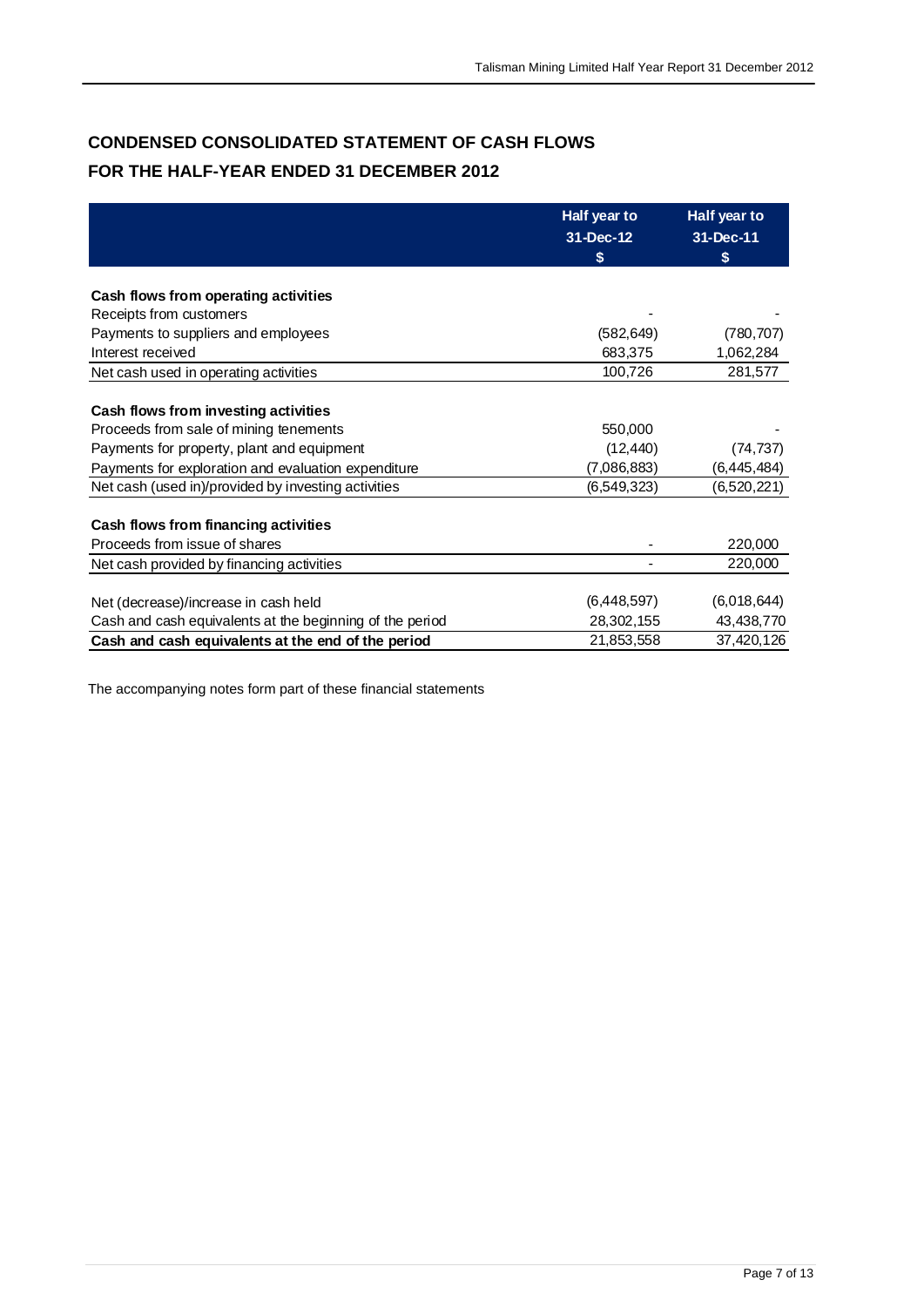#### **NOTES TO THE FINANCIAL STATEMENTS FOR THE HALF-YEAR ENDED 31 DECEMBER 2012**

#### **NOTE 1: STATEMENT OF SIGNIFICANT ACCOUNTING POLICIES**

#### **Statement of compliance**

These interim consolidated financial statements are general purpose financial statements prepared in accordance with the requirements of the Corporations Act 2001, applicable accounting standards including AASB 134 'Interim Financial Reporting', Accounting Interpretations and other authoritative pronouncements of the Australian Accounting Standards Board ('AASB'). Compliance with AASB 134 ensures compliance with IAS 34 'Interim Financial Reporting'.

This condensed half-year report does not include full disclosures of the type normally included in an annual financial report. Therefore, it cannot be expected to provide as full an understanding of the financial performance, financial position and cash flows of the Group as in the full financial report.

It is recommended that this financial report be read in conjunction with the annual financial report for the year ended 30 June 2012 and any public announcements made by Talisman Mining Limited during the half-year in accordance with continuous disclosure requirements arising under the Corporations Act 2001 and the ASX Listing Rules.

#### **Basis of preparation**

The interim report has been prepared on a historical cost basis, except for the revaluation of certain financial instruments to fair value. Cost is based on the fair value of the consideration given in exchange for assets. The Company is domiciled in Australia and all amounts are presented in Australian dollars, unless otherwise noted.

For the purpose of preparing the interim report, the half-year has been treated as a discrete reporting period.

The accounting policies adopted are consistent with those of the previous financial year and corresponding interim reporting period.

#### **Significant accounting judgments and key estimates**

The preparation of interim financial reports requires management to make judgments, estimates and assumptions that affect the application of accounting policies and the reported amounts of assets, liabilities, income and expense. Actual results may differ from these estimates.

Except as described below, in preparing this interim report, the significant judgments made by management in applying the Group's accounting policies and the key sources of estimation uncertainty were the same as those that applied to the consolidated financial report for the year ended 30 June 2012.

In the half-year ended 31 December 2012, management reassessed its estimates in respect of:

#### *Carrying value of exploration expenditure*

The Company performed a detailed review of its exploration tenements at period end to determine whether the related expenditure should continue to be capitalised under AASB 6 or impaired. No expenditure was determined by management review as being required to be impaired.

#### **Adoption of new and revised Accounting Standards**

In the half-year ended 31 December 2012, the directors have reviewed all of the new and revised Standards and Interpretations issued by the AASB that are relevant to its operations and effective for annual reporting periods beginning on or after 1 July 2012.

It has been determined by the directors that there is no impact, material or otherwise, of the new and revised Standards and Interpretations on its business and, therefore, no change is necessary to Group accounting policies.

The directors have also reviewed all new Standards and Interpretations that have been issued but are not yet effective for the half-year ended 31 December 2012. As a result of this review the Directors have determined that there is no impact, material or otherwise, of the new and revised Standards and Interpretations on its business and, therefore, no change is necessary to Group accounting policies.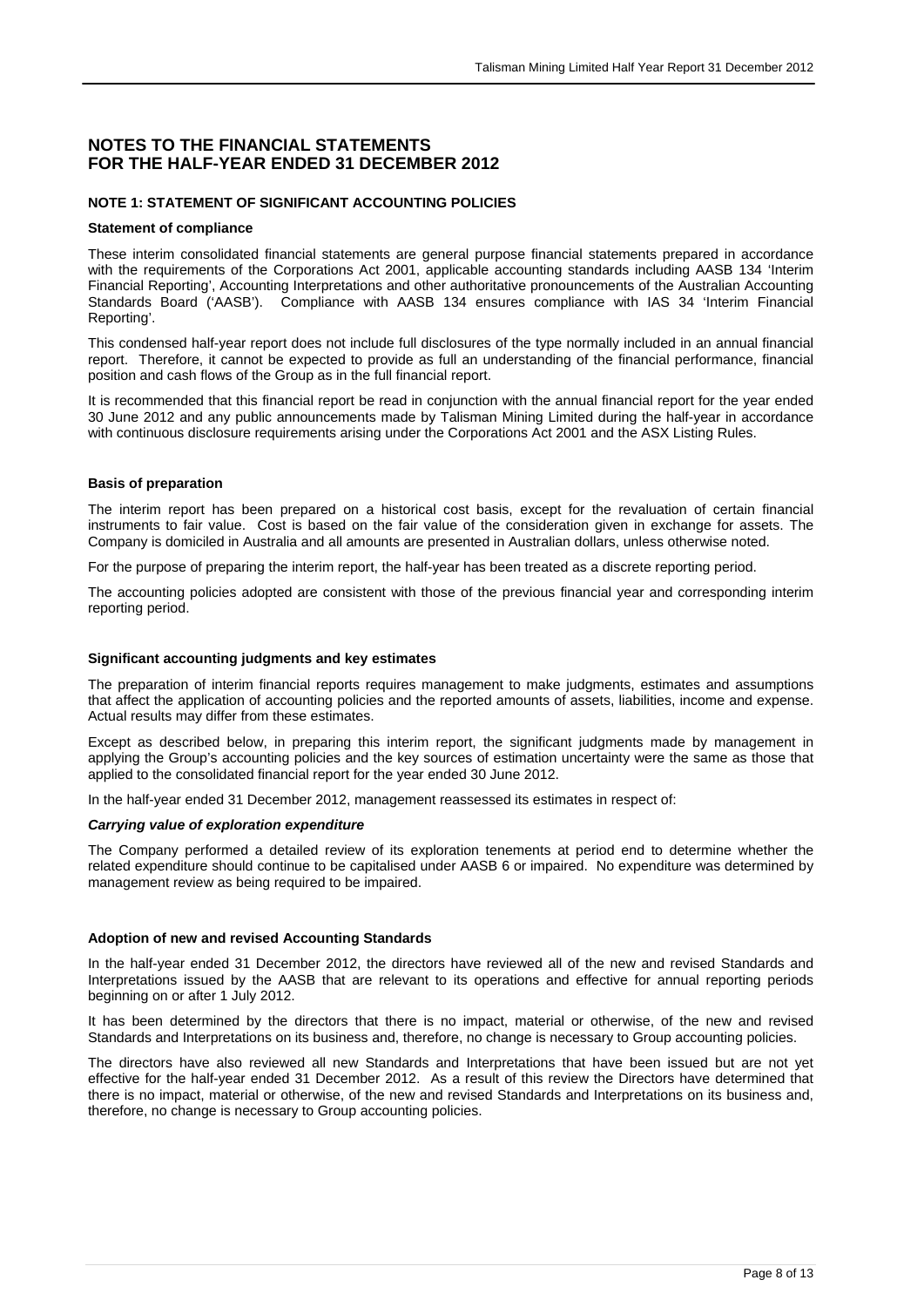#### **NOTES TO THE FINANCIAL STATEMENTS FOR THE HALF-YEAR ENDED 31 DECEMBER 2012**

#### **NOTE 2: LOSS BEFORE INCOME TAX EXPENSE**

|                                                                                                                    | Half year to<br>31-Dec-12 | <b>Half year to</b><br>31-Dec-11 |
|--------------------------------------------------------------------------------------------------------------------|---------------------------|----------------------------------|
|                                                                                                                    | \$                        | \$                               |
| The following revenue and expense items are relevant in explaining the<br>financial performance for the half-year: |                           |                                  |
| Other Income:                                                                                                      |                           |                                  |
| Bank interest receivable                                                                                           | 625,236                   | 1,199,144                        |
| Profit from sale of Anticline and Tom Price projects                                                               | 318,304                   |                                  |
| Other income                                                                                                       |                           | 17,849                           |
|                                                                                                                    | 943,540                   | 1,216,993                        |
| Employee benefits expense:                                                                                         |                           |                                  |
| Share based payment expense                                                                                        | (365,486)                 | (959, 597)                       |

#### **Profit on sale of Anticline and Tom Price Projects:**

In 2004, Talisman granted Fortescue Metals Group (FMG) 100% of the iron ore rights associated with its Tom Price and Anticline tenements. Under the agreement Talisman retained:

- the ownership of the tenements;
- rights to all other metals; and
- a royalty of \$0.30 per tonne of iron ore mined from the tenements capped at \$8 million.

During the half-year ended 31 December 2012, the Company agreed to sell the ownership of these non-core tenements to FMG. Under the terms of the transaction Talisman received a cash payment of \$550,000 from FMG and retained the royalty rights noted above.

#### **NOTE 3: DEFERRED EXPLORATION AND EVALUATION EXPENDITURE**

|                                                                                | Half year to<br>31-Dec-12<br>\$ | <b>Year to</b><br>30-Jun-12<br>\$ |
|--------------------------------------------------------------------------------|---------------------------------|-----------------------------------|
| Costs carried forward in respect of areas of interest in the following phases: |                                 |                                   |
| Exploration and evaluation phase - at cost                                     |                                 |                                   |
| Balance at beginning of period                                                 | 22,440,304                      | 11,476,323                        |
| Carrying value of tenements sold                                               | (231,696)                       |                                   |
| Expenditure incurred                                                           | 6,458,155                       | 11,091,016                        |
|                                                                                | 28,666,763                      | 22,567,339                        |
| Expenditure written off                                                        |                                 | (127, 035)                        |
|                                                                                | 28,666,763                      | 22,440,304                        |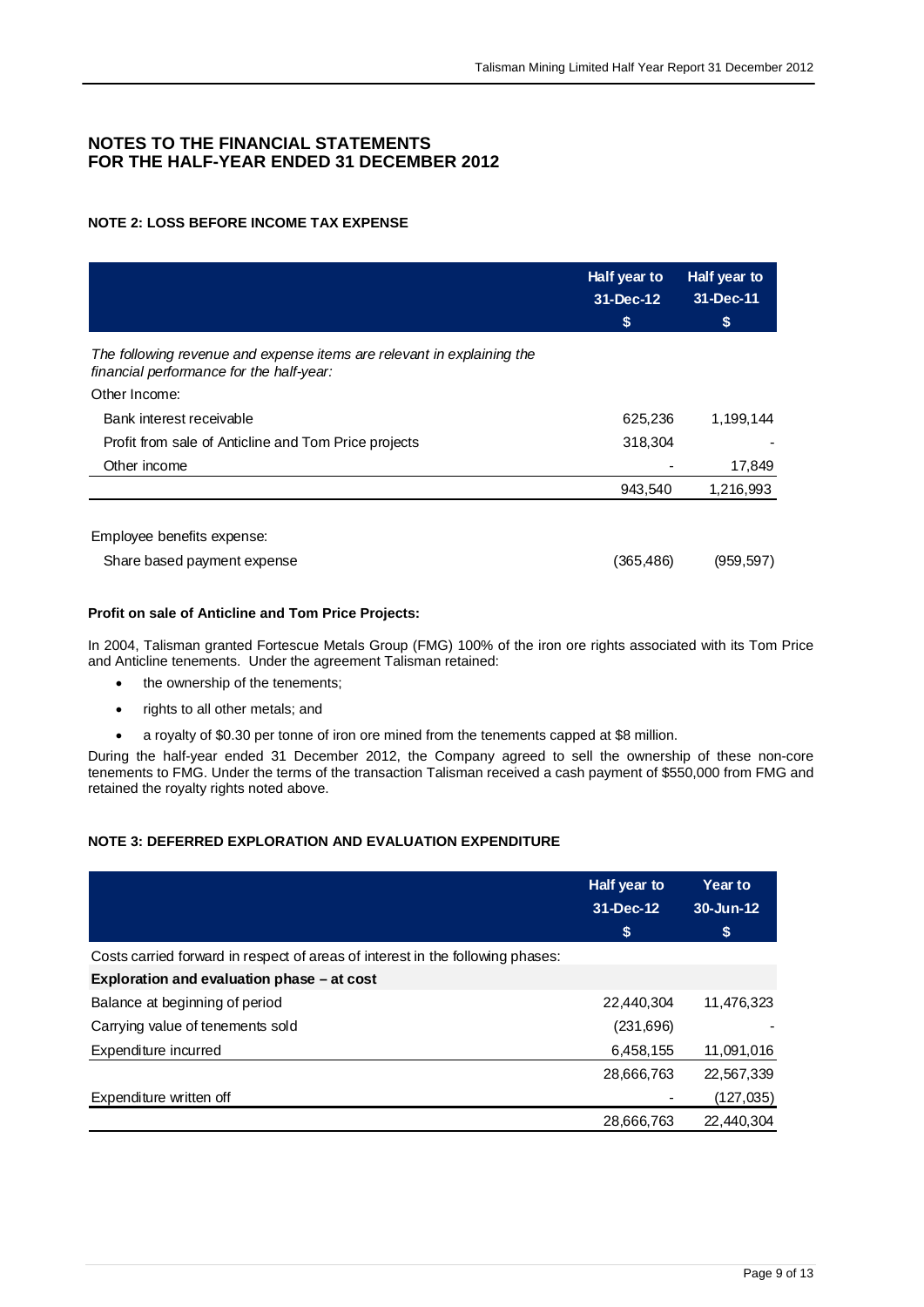#### **NOTES TO THE FINANCIAL STATEMENTS FOR THE HALF-YEAR ENDED 31 DECEMBER 2012**

#### **NOTE 4: ISSUED CAPITAL**

|                        | 31-Dec-12  | $30 - Jun-12$ |
|------------------------|------------|---------------|
|                        |            | S.            |
| <b>Ordinary shares</b> |            |               |
| Issued and fully paid  | 37,404,278 | 37,404,278    |
|                        |            |               |

|                                            | 31-Dec-12                |            | 30-Jun-12                |            |
|--------------------------------------------|--------------------------|------------|--------------------------|------------|
|                                            | No.                      | \$         | No.                      | \$         |
| Movements in ordinary shares on issue      |                          |            |                          |            |
| Opening balance                            | 131,538,627              | 37,404,278 | 130.538.627              | 36,958,098 |
| Exercise of unlisted options at 22 cents   | ٠                        | -          | 1,000,000                | 220,000    |
| Transfer from share-based payments reserve | $\overline{\phantom{0}}$ | ۰          | $\overline{\phantom{0}}$ | 226,180    |
| Closing balance                            | 131,538,627              | 37,404,278 | 131,538,627              | 37,404,278 |

#### **NOTE 5: OPTIONS**

|                                                       | 31-Dec-12  |                | 30-Jun-12   |            |
|-------------------------------------------------------|------------|----------------|-------------|------------|
|                                                       | No.        | \$             | No.         | S          |
| Movements in options over ordinary<br>shares on issue |            |                |             |            |
| Opening balance                                       | 15,150,000 | 4,131,385      | 12,550,000  | 3,503,571  |
| Directors' remuneration                               |            | 246,988        | 5,500,000   | 1,126,027  |
| Employees' remuneration                               | 200.000    | 118,498        | 1,325,000   | 522,757    |
| Transfer on exercise of unlisted options              |            | $\blacksquare$ | (1,000,000) | (226, 180) |
| Unlisted options lapsing                              | (400,000)  | (207,900)      | (3,225,000) | (794, 790) |
| Closing balance                                       | 14,950,000 | 4,288,971      | 15,150,000  | 4,131,385  |

#### **NOTE 6: SEGMENT REPORTING**

The Group continues to operate in one geographical segment, being Western Australia and in one operating category, being mineral exploration and evaluation.

The chief operating decision-maker has been identified as the Board of Talisman Mining Limited and information reported to the Board for the purpose of resource allocation and assessment of performance is focused on mineral exploration and evaluation within Western Australia. Consequently the Group reports within one segment.

#### **NOTE 7: CONTINGENT LIABILITIES**

In the opinion of the Directors there are no contingent liabilities or assets as at 31 December 2012 and no contingent liabilities or assets were incurred in the interval between the period end and the date of this report.

#### **NOTE 8: EVENTS SUBSEQUENT TO REPORTING DATE**

No matters or circumstances have arisen since the end of the half year which significantly affect or may significantly affect the operations of the Group, the results of those operations, or the state of affairs in future years.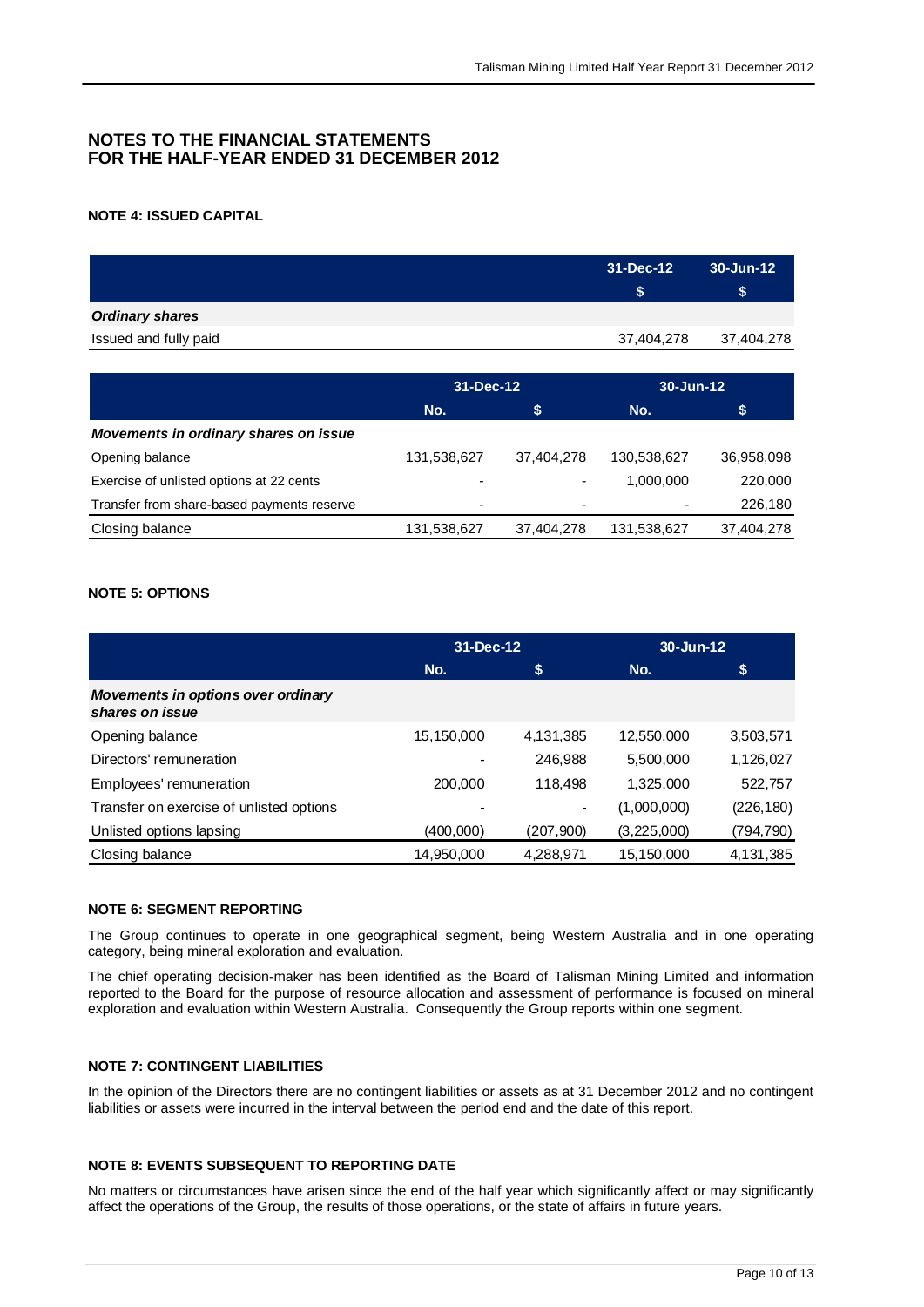#### **DIRECTORS' DECLARATION**

In the opinion of the directors of Talisman Mining Limited ('the company'):

- 1. The attached financial statements and notes thereto are in accordance with the Corporations Act 2001 including:
	- a. complying with Accounting Standards, the Corporations Regulations 2001 and other mandatory professional reporting requirements; and
	- b. giving a true and fair view of the consolidated entity's financial position as at 31 December 2012 and of its performance for the half-year then ended; and
- 2. there are reasonable grounds to believe that the company will be able to pay its debts as and when they become due and payable.

This declaration is signed in accordance with a resolution of the Board of Directors made pursuant to s.303(5) of the Corporations Act 2001.

myich il  $\checkmark$ 

…………………………

Gary Lethridge Managing Director 12 February 2013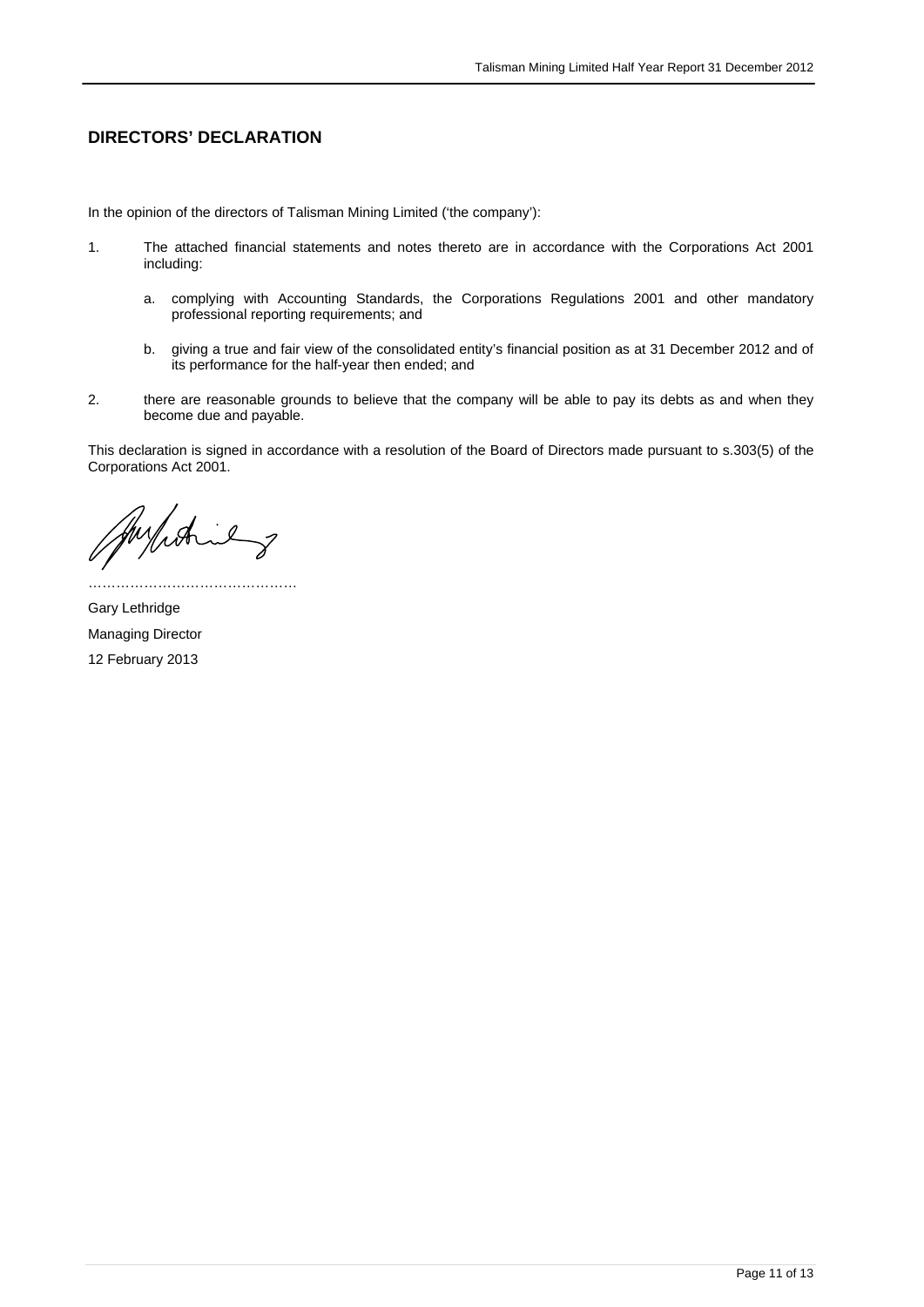

Accountants | Business and Financial Advisers

#### **INDEPENDENT AUDITOR'S REVIEW REPORT**

To the members of Talisman Mining Limited

#### **Report on the Condensed Half-Year Financial Report**

We have reviewed the accompanying half-year financial report of Talisman Mining Limited ("the company") which comprises the condensed statement of financial position as at 31 December 2012, the condensed statement of comprehensive income, condensed statement of changes in equity and condensed statement of cash flows for the half-year ended on that date, notes comprising a summary of significant accounting policies and other explanatory notes and the directors' declaration of the consolidated entity comprising the company and the entities it controlled at the half-year end or from time to time during the half-year.

#### *Directors' responsibility for the half-year financial report*

The directors of the company are responsible for the preparation of the half-year financial report that gives a true and fair view in accordance with Australian Accounting Standards and the *Corporations*  Act 2001 and for such internal control as the directors determine is necessary to enable the preparation of the half-year financial report that is free from material misstatement, whether due to fraud or error.

#### *Auditor's responsibility*

Our responsibility is to express a conclusion on the half-year financial report based on our review. We conducted our review in accordance with Auditing Standard on Review Engagements ASRE 2410 *Review of a Financial Report Performed by the Independent Auditor of the Entity*, in order to state whether, on the basis of the procedures described, we have become aware of any matter that makes us believe that the half-year financial report is not in accordance with the *Corporations Act 2001* including: giving a true and fair view of the consolidated entity's financial position as at 31 December 2012 and its performance for the half-year ended on that date; and complying with Accounting Standard AASB 134 *Interim Financial Reporting* and the *Corporations Regulations 2001*. As the auditor of the company, ASRE 2410 requires that we comply with the ethical requirements relevant to the audit of the annual financial report.

A review of a half-year financial report consists of making enquiries, primarily of persons responsible for financial and accounting matters, and applying analytical and other review procedures. A review is substantially less in scope than an audit conducted in accordance with Australian Auditing Standards and consequently does not enable us to obtain assurance that we would become aware of all significant matters that might be identified in an audit. Accordingly, we do not express an audit opinion.

#### *Independence*

In conducting our review, we have complied with the independence requirements of the *Corporations Act 2001*.

**HLB Mann Judd (WA Partnership) ABN 22 193 232 714 Level 4, 130 Stirling Street Perth WA 6000. PO Box 8124 Perth BC 6849 Telephone +61 (08) 9227 7500. Fax +61 (08) 9227 7533. Email: hlb@hlbwa.com.au. Website: http://www.hlb.com.au Liability limited by a scheme approved under Professional Standards Legislation** 

**HLB Mann Judd (WA Partnership) is a member of <b>HLB**